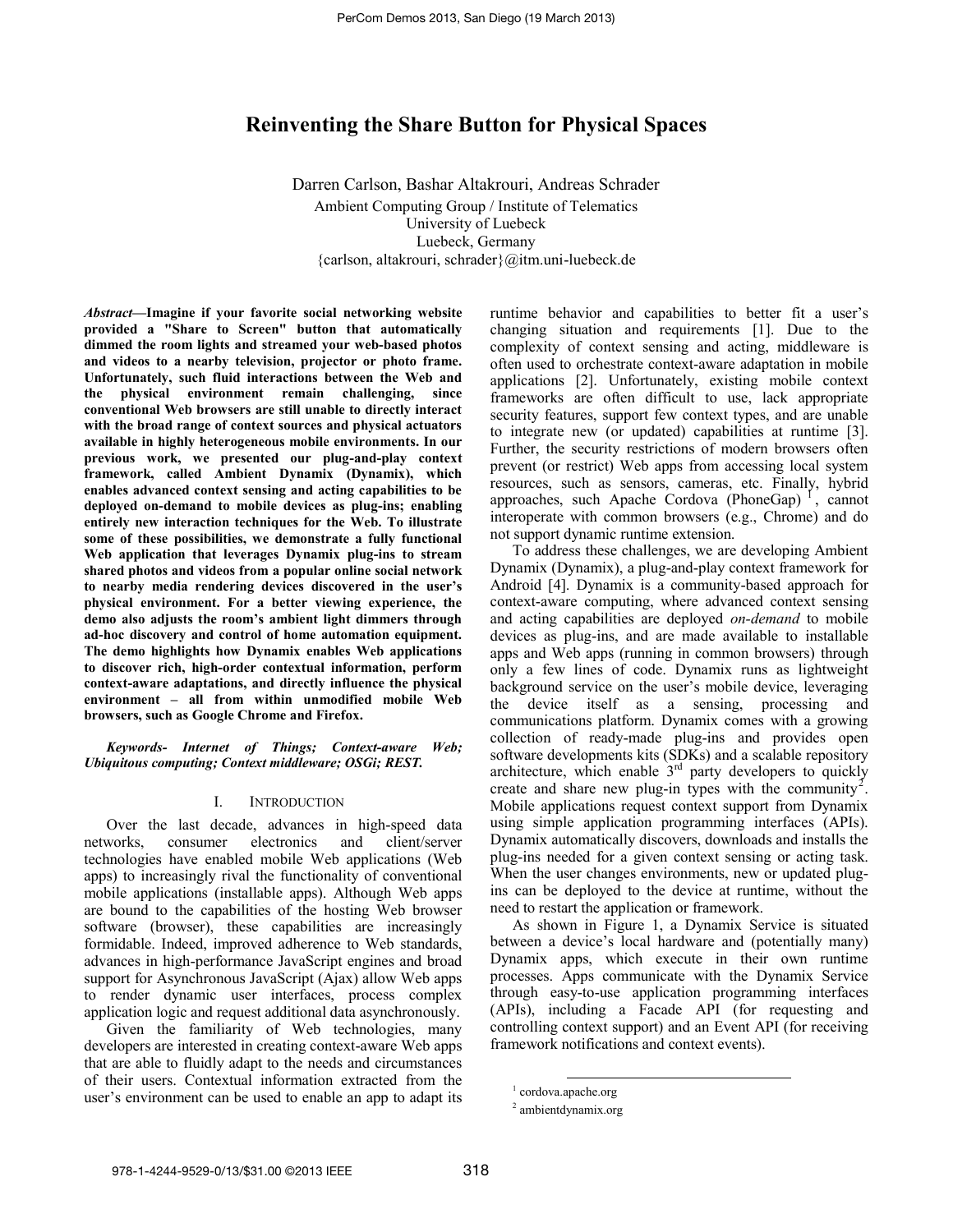

Figure 1: Overview of the Dynamix Framework

Dynamix supports two principle app types: Android apps and Web apps. Android apps are defined as installable native applications that communicate with a local Dynamix service using interfaces based on the Android Interface Definition Language (AIDL). In contrast, Web apps are defined as HTML/CSS/JavaScript-based pages that are hosted by unmodified Web browsers, such a Google Chrome and Firefox. To support communication with browser-based Web apps, Dynamix exposes two REST-based APIs using a customized Web server that is embedded within the Dynamix Service itself (see [5]). Web apps use these APIs to access the same comprehensive set of context features available to Android apps via AIDL. To overcome the sameorigin policy restriction<sup>3</sup>, Dynamix's embedded Web server is configured to support Cross-Origin Resource Sharing<sup>4</sup>, which enables secured cross-site HTTP access between a Web app loaded from one origin (e.g., http://www.example.org) and the local Web server running within the Dynamix Service (e.g., http://localhost).

Browser-based Web apps interact with a local Dynamix Service via Ajax, using two provided JavaScript support files: *dynamix.js* and *listener.js*. Together, these files simplify AmbientWeb app development by encapsulating Dynamix binding, API interactions, data serialization/deserialization, error handling and context event processing. The *dynamix.js* file provides a complete implementation of the Dynamix Façade API, including methods for adding listeners; setting up context support; requesting context information (e.g., heart-rate, indoor positioning); and performing ad-hoc interactions with local or remote computing resources (e.g., controlling home automation equipment). The *listener.js* file provides a complete implementation of the Dynamix Event API, including callback methods for context events, context subscription updates, framework state information, plug-in installation status, etc.

l

## II. REINVENTING THE SHARE BUTTON

The practice of sharing content online is promoted on many social networking websites through the use of the "share button" (or "post button"), which allows users to quickly and easily broadcast content to his or her social network. Many social networking websites also support integrated media hosting, providing a natural platform for sharing personal photos and videos. While online sharing has become commonplace, sharing digital media with people in the same physical vicinity remains a common and frustrating struggle. In many cases, the user is often forced into a long process of social negotiation related to media devices, storage mediums, passwords, software incompatibilities and device cabling. Of course, the complexity of this negotiation process is dramatically increased in foreign environments, such as when visiting a friend's house or lecture hall. Although supportive technologies exist, localized content sharing remains an enduring challenge [6].

To highlight the novel interaction techniques made possible by Dynamix, we created a demo Facebook application that leverages Dynamix enable users to easily stream their shared photos and videos on nearby Digital Living Network Alliance  $(DLNA)^5$  media renderers, such as networked televisions, projectors and photo frames. If a compatible Art-Net home automation controller is available, the demo app can also dim the room's ambient light to help improve the media viewing experience. Aside from the Dynamix Framework and a standard Web browser, the demo requires no additional software or specialized environmental configuration. As shown in Figure 2, our demo scenario includes an Android-based mobile device; an Art-Net light controller with attached light; and a DLNA-certified media renderer.



Figure 2: Demo Scenario<sup>6</sup>

5 dlna.org

 $\overline{a}$ 

<sup>&</sup>lt;sup>3</sup> w3.org/Security/wiki/Same\_Origin\_Policy

 $4$  w<sub>3.org</sub>/TR/cors

<sup>6</sup> Generic mobile and hand image ©Matt Jones, 2008. Image released under the Attribution 2.0 Generic Creative Commons License.